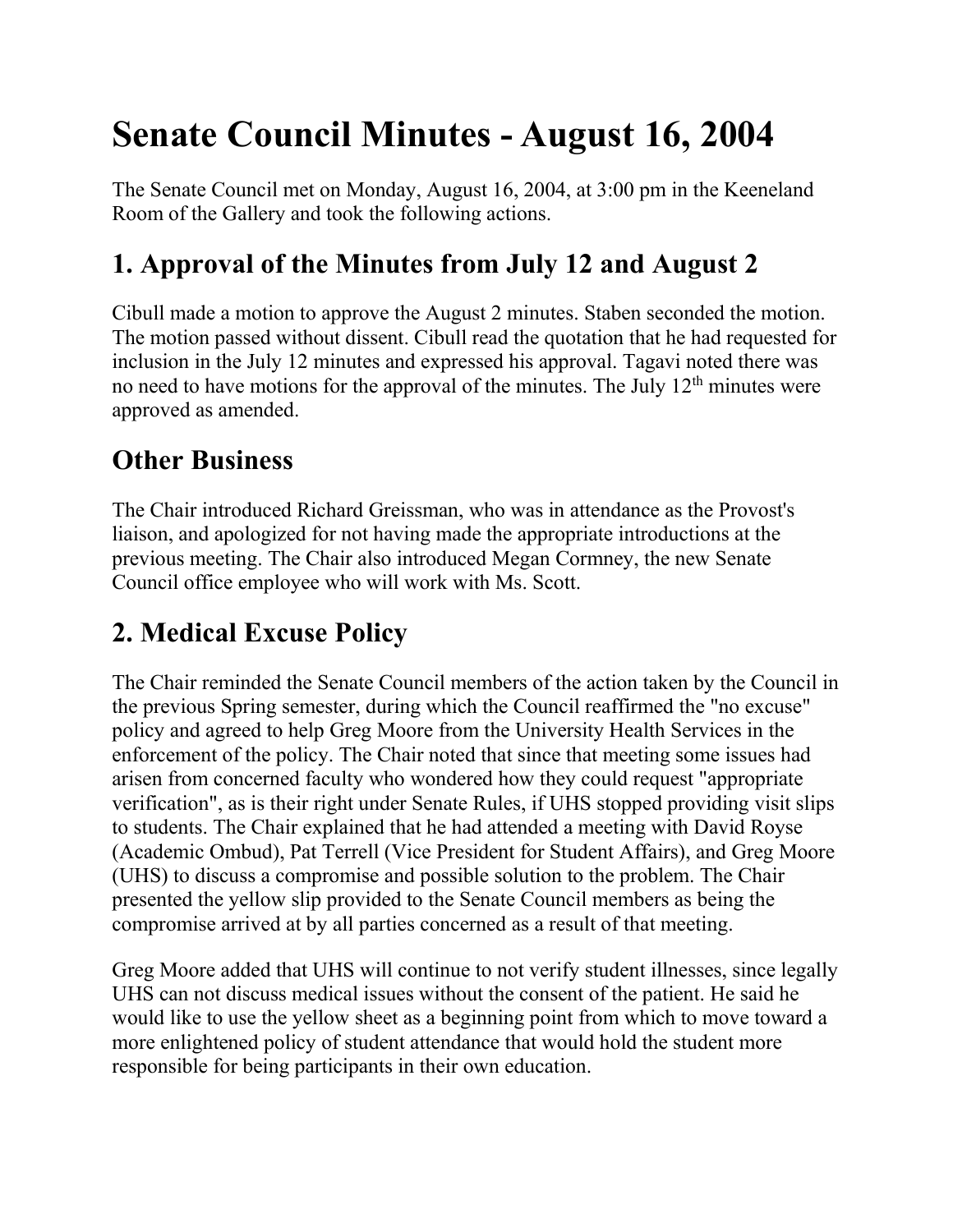Tagavi asked how long the average wait was for students who were being seen at UHS. Greg Moore replied that they were usually seen within 20 minutes. Tagavi suggested using triage as a means for determining which students were really sick and which were seeking verification.

Jones asked if state and federal law trump the Senate Rules that allow the faculty to ask for "appropriate verification" of student illness. Moore replied that coercion could become a factor in asking students to provide medical information.

Cibull noted that if the verification slips were no longer distributed they would be replaced by no other form of documentation, making it more difficult for students to receive verification.

Greg Moore said he would be willing to change the wording of the yellow slip if the Senate Council members had suggestions. The Chair noted that the pressing concern that sparked the discussion was the need to allow the faculty to continue to request appropriate verification under Senate Rules. He said the agreement reached during the meeting he attended with Greg Moore, Royse and Terrell created a two-tiered verification process in which students could get a yellow slip from UHS to provide to professors. If the professors did not accept the yellow slip as being appropriate verification, then the professor could ask the student for additional documentation. If the student chose, he or she could ask UHS to discuss or release medical information to their professors by completing a written request.

Royse added that the two-tiered system would be particularly helpful to professors who had extremely large classes, up to 2,600 students a year in one case, who need to request additional verification for things like missed labs, quizzes and tests. He said the yellow slip was a good compromise for the fall semester and would allow the faculty the chance to debate moving away from verification without implementing sweeping changes before discussion.

Bailey expressed concern that the proposed policy will discourage students from seeking aid. Greg Moore replied that the paper Bailey was reading was a draft policy not being proposed at the time. Staben asked if the yellow slip was currently in use. Greg Moore replied that currently students were provided with computer print-outs verifying their presence in UHS, adding that counterfeiting had become a problem.

Tagavi asked how the policy had changed. Cibull said that the policy had been reaffirmed by the Senate Council members during the Spring meeting. He added that the information regarding the second tier of verification was new. Greg Moore added that the last two sentences at the bottom of the yellow slip were also new.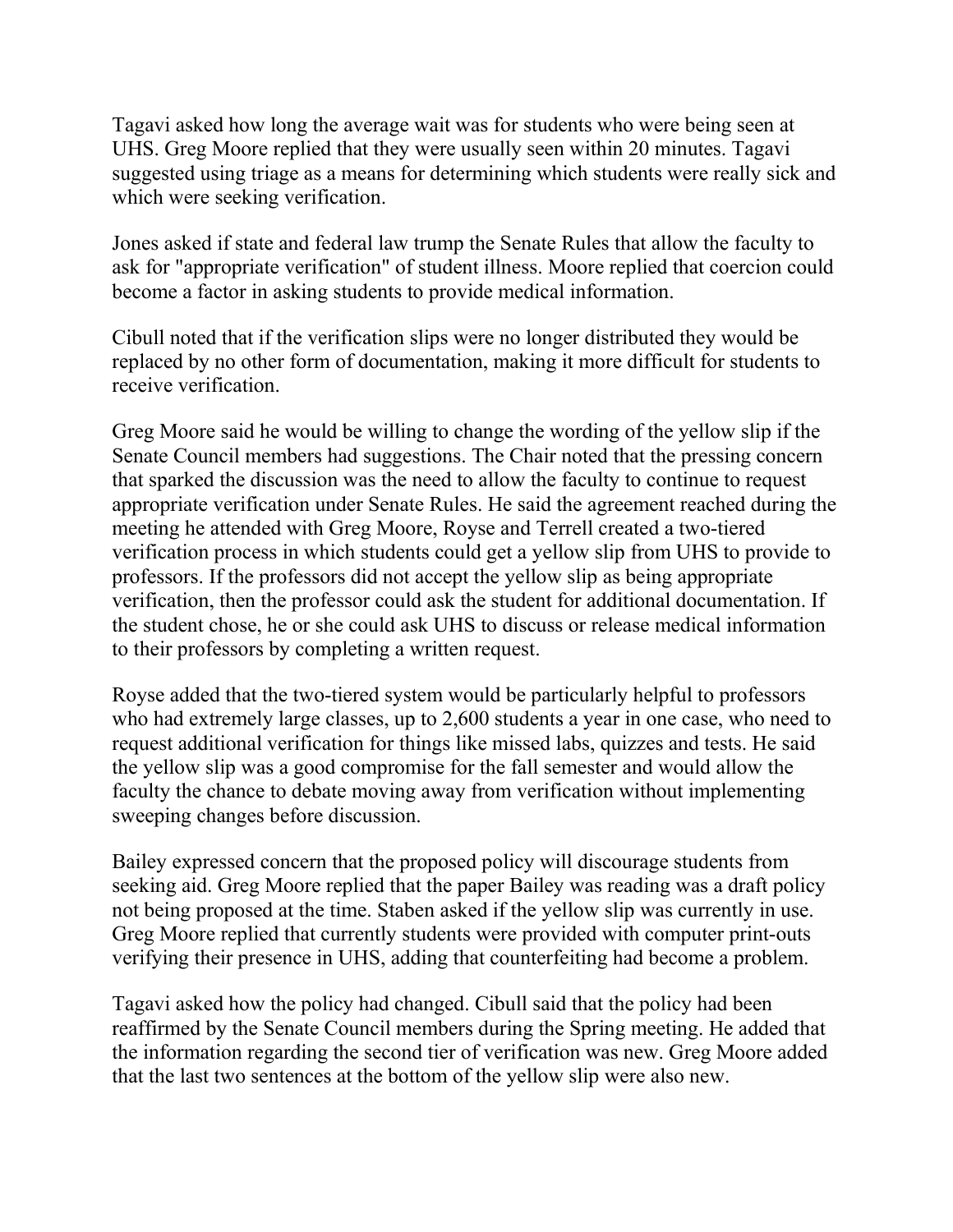Cibull suggested UHS should charge a co-pay to keep students from abusing the system, which would be forgivable if the student received some sort of diagnosis or was prescribed medication, as two examples of indicators that they were actually sick and not just seeking an excuse from classes. Cibull added that a co-pay could also be used to help defray the administrative costs associated with providing the yellow slips.

The Chair said the two-tiered system would allow faculty to abide by Senate Rules in requesting appropriate verification while also allowing faculty to engage in conversation about excused absences in general. He added that he had committed himself to Greg Moore to moving forward with the larger debate.

Dembo spoke in favor of the proposal, noting that students always have the option of appealing to the University Appeals Board if they feel their academic rights have been violated.

Jones asked if there was anything in the Senate Rules that addressed how intrusive instructors can be in demanding to know the nature of student illnesses. The Council members expressed no knowledge of such a rule. Tagavi asked if it was the case that the second tier of verification would never come into play except in the case of a serious illness. Greg Moore replied that some illnesses (e.g., food poisoning) are serious for just on day.

Tagavi asked if it was true that faculty could not demand medical information from students. Greg Moore said that patients can give their medical records to whomever they want, but the degree of coercion involved becomes the issue. Cibull suggested faculty could ask for more proof and then it would be the student's responsibility to determine what that entailed. Greg Moore agreed that if the student gave consent for release then UHS would answer whatever questions the professor asked.

Duke pondered the wisdom of even bothering with the first level of verification. She suggested allowing the students to pick up a yellow slip without even seeing a health care professional. She suggested that some professors could accept the yellow slip if they wanted to while others could skip immediately to the second tier. Staben suggested that some professors would like to see another hurdle for students to jump in order to show that they had been ill. He did worry, though, that since many professors would not likely accept the yellow slip then perhaps the two-tiered system would create even more work for UHS. Greg Moore replied by noting that students who weren't really sick would not be likely to sign a release. Cibull reiterated his suggestion of charging a co-pay.

The Chair credited the Senate Council members for supplying a variety of useful suggestions, but added that the item on the table was whether or not they were willing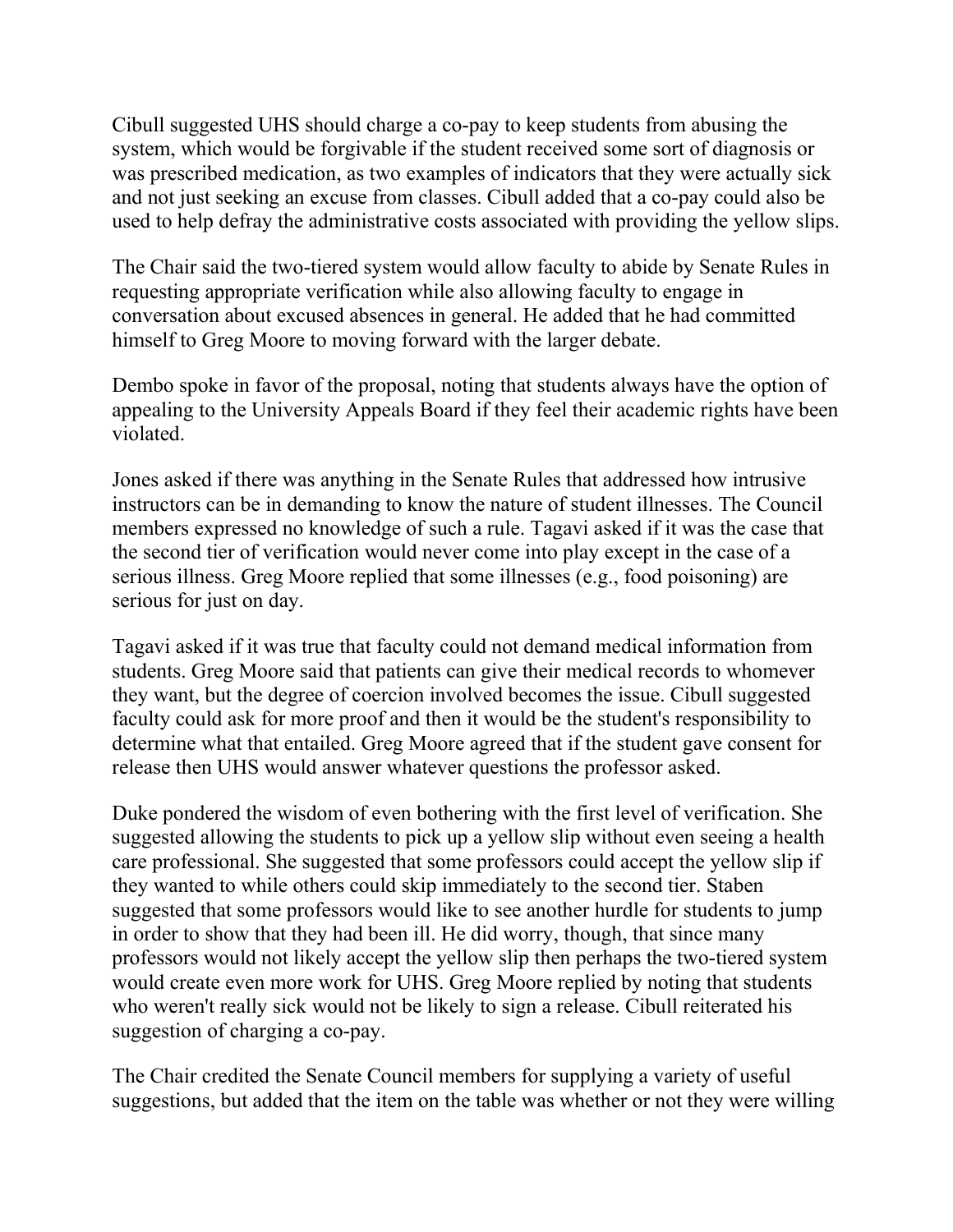to endorse the two-tiered verification process as it was presented with the understanding that more discussion would follow. Tagavi asked if the endorsement of the two-tiered process would entail a rules change. The Chair noted that it would not, and would in fact make it easier to enforce the appropriate verification rule. Cibull asked if the enactment of this policy is something UHS could do without Senate Council approval. The Chair replied that it was. Jones added that an endorsement of the two-tiered system would be an endorsement of an administrative arrangement.

Cibull expressed concern that the faculty would not support the two-tiered process. He made a motion to endorse the yellow slip as a temporary measure until the issue could be revisited. Debski asked for clarification as to what was being endorsed, since a draft policy for future discussion had also been distributed by Greg Moore. The Chair replied that the only thing being endorsed was the two-tiered process discussed on the yellow slip. Cibull said he would like a report on the success and flaws of the twotiered system at the end of the next academic term. The Chair asked the Ombud if he would be willing to provide that information in his annual report. Royse agreed to provide the requested information in his report, tentatively scheduled for the December Senate meeting.

After further discussion, Grabau seconded Cibull's motion. Tagavi proposed a friendly amendment of dropping the time/date stamp from the yellow slip. Cibull asked Royse if the Ombud was in favor of dropping the time/date stamp. Royse said he would prefer to include it. Cibull did not accept Tagavi's amendment. There was no second to the amendment, and it failed.

Dembo offered a friendly amendment to include the endorsement of the Senate Council, the Office of the Ombud, University Health Services and the Office of the Provost on the yellow slip as an indication to students and faculty that all of the constituent groups were in agreement. Cibull accepted the friendly amendment. Tagavi asked if the Provost's endorsement could be granted through his liaison. Dembo agreed. Royse indicated that the Provost was supportive of the compromise.

The Chair asked if there was any further discussion. There being none a vote was taken with six in favor of the motion and one (Tagavi) against. Greissman, Greg Moore and Royse, though not voting members of the Senate Council, indicated their support of the motion as well. The motion passed. The Chair thanked Greg Moore and Royse for attending and they departed.

#### **3. Update on FES subcommittee**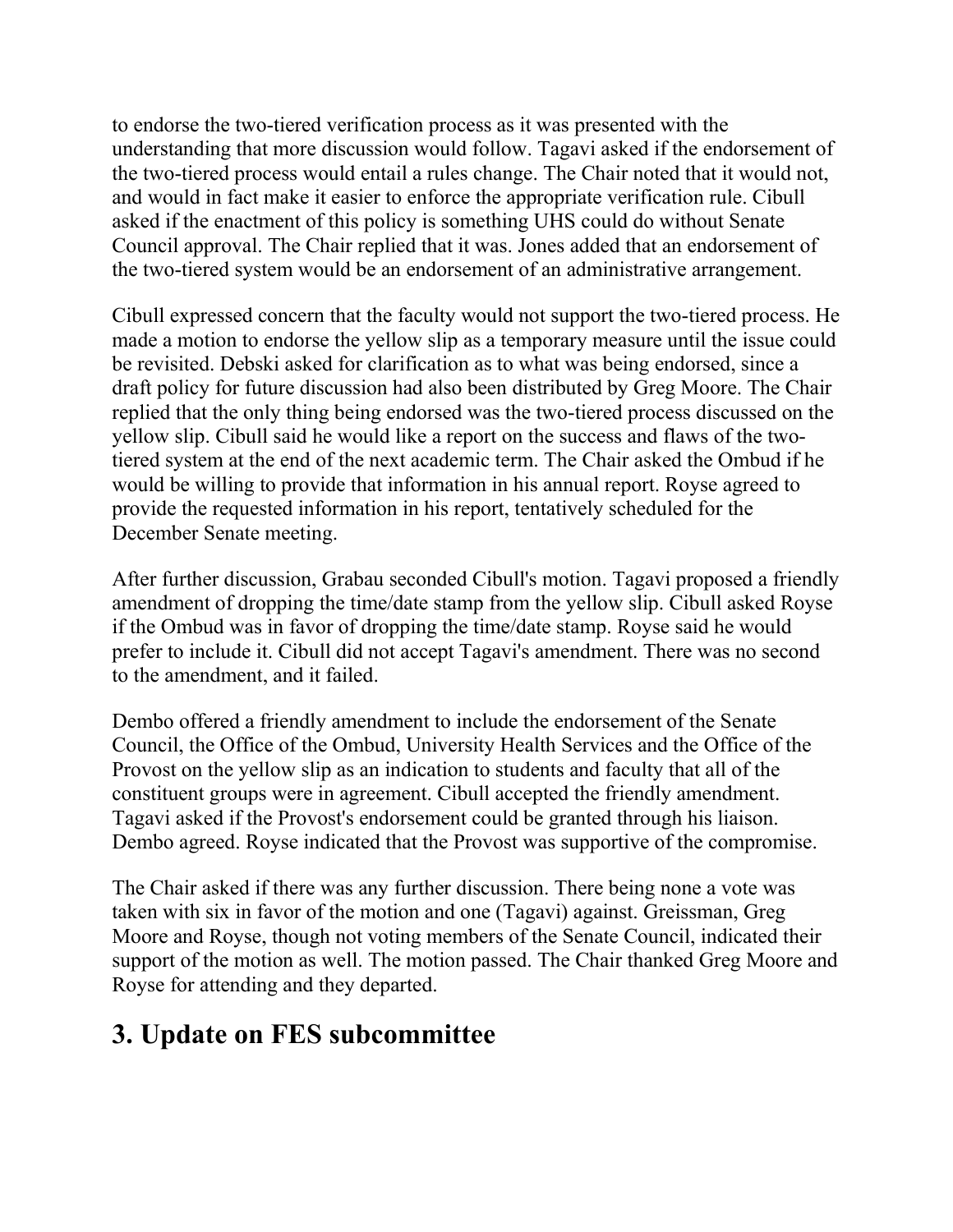The Chair asked Dembo to provide an update on the committee's activity. Dembo provided some history regarding the current FES system and the fact that SAP does not have an integrated FES system. He discussed the recent visit from the University of Tennessee faculty, for whom an FES system had been developed by SAP and outlined the differences between how UT and UK address distribution of effort (DOE) issues. Further discussion ensued regarding the differences in how the Medical Center colleges and main campus colleges handle DOE issues. Cibull expressed concern that if used improperly a DOE database could potentially be used to harm faculty who were seeking promotion and tenure, since it would account for how faculty members spend their time. Duke agreed, noting that it may or may not be in a Chair's best interest to make sure the DOE reflects the actual activities of the faculty member.

The Chair asked when the next meeting will occur. Dembo replied that the FES subcommittee would meet the following Monday. He added that the subcommittee would most likely complete its work by early December.

Greissman wondered if the system would entail self-reporting of DOE by the faculty on a monthly basis. Staben indicated that he was under the impression that it would. Cibull expressed concern that the faculty was already over-burdened and should not be asked to self-report on a monthly basis. Dembo asked if that was the sense of the faculty. Bailey, Cibull and Tagavi expressed concern about the efficacy of asking faculty to self-report every month.

The Chair thanked Dembo for his update and invited future updates on the subcommittee's activities.

### **4. Board and Senate degree applicant list**

Board and Senate degree applicant list [\(DOC\)](file://nemo.ad.uky.edu/senate/usc/files/August%2004%20Board%20and%20Senate%20Final.doc)

Tagavi asked if Ms. Scott was aware of the presence of WKU joint Engineering program students on the list. Ms. Scott said she had not reviewed the list. After brief discussion Cibull made a motion to approve the degree applicant list. Staben seconded the motion. Dembo offered the friendly amendment to include the fact that since the Senate is not in session during the summer months the Senate Council was acting on behalf of the Senate. Cibull accepted the friendly amendment. The motion passed without dissent.

## **5. Chairpersonship of the Academic Council of the Medical Center**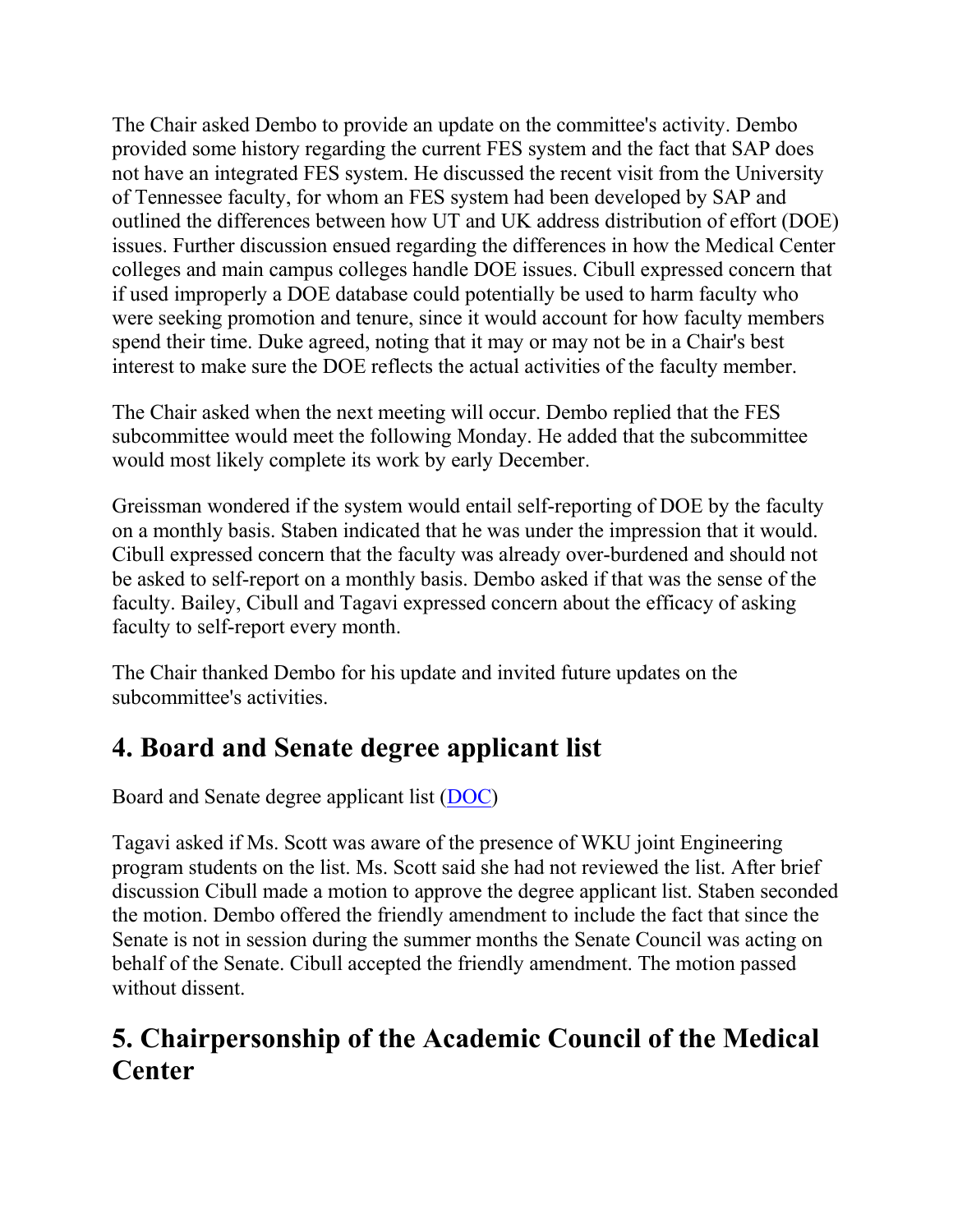Chairpersonship of the Academic Council of the Medical Center [\(DOC\)](file://nemo.ad.uky.edu/senate/usc/files/ACMC%20Chair.doc)

The Chair drew the attention of the Senate Council members to the letter from Chard to the former Senate Council Chair regarding the appropriate chairpersonship of the ACMC. Dembo provided some background as to the old arrangement for Chair under the Chancellor model and the problem that was created when the structure of the University changed while the Senate Rules did not. He added that some faculty feel that the Associate Provost for Academic Affairs is not the appropriate chairperson for the ACMC since that position's duties are campus-wide rather than Medical Centerspecific. Dembo noted that there had been an informal discussion about perhaps assigning a rotating chair to the various deans of the Medical Center, but added that he had no documentation to support his recollection.

Staben asked if Chard's recommendation suggested a specific solution. Cibull said that one of the complicating factors was the lack of overarching organizational structure for the Medical Center and asked for clarification as to who the deans report to. Greissman noted they report to the Provost and the EVPHA.

Cibull spoke against adding another layer of administrative structure and suggested the rotating chair idea could work in the Medical Center. Cibull asked if there was a reason to not allow Watt to continue serving as the Chair of the ACMC. Debski noted that it may not be a good idea to have the progenitor of various proposals also sitting as Chair of the approving body. Tagavi added that Watt's position is supposed to be University-wide and not Medical Center-specific. Cibull agreed that Watt's endorsement of a proposal may also have the unintentional effect of also suggesting the Provost's endorsement.

Grabau asked if the Deans could designate a person within their college to whom the responsibility could be delegated. Cibull agreed. Dembo noted that if a change were to be affected the Senate Rules would need to be changed. The Chair asked if a motion was forthcoming or if it should be referred to the Rules Committee. Dembo noted that since it had already been discussed by the Academic Organization and Structure Committee the Senate Council should decide if it would accept that committee's recommendation, adding that it would be codified by the Rules Committee if the Senate approved the rules change.

Cibull spoke against making a change in the chairpersonship of the ACMC unless there was a clear feeling in favor of doing so. Dembo noted that last year the Senate Council voted to allow Watt to serve as Chair of the ACMC on an interim basis while the Senate Council considered how the Senate Rules should best be updated to reflect the new organizational structure of the institution. Debski added that there has been mounting concern about the ACMC's conduction of business, including the dismissal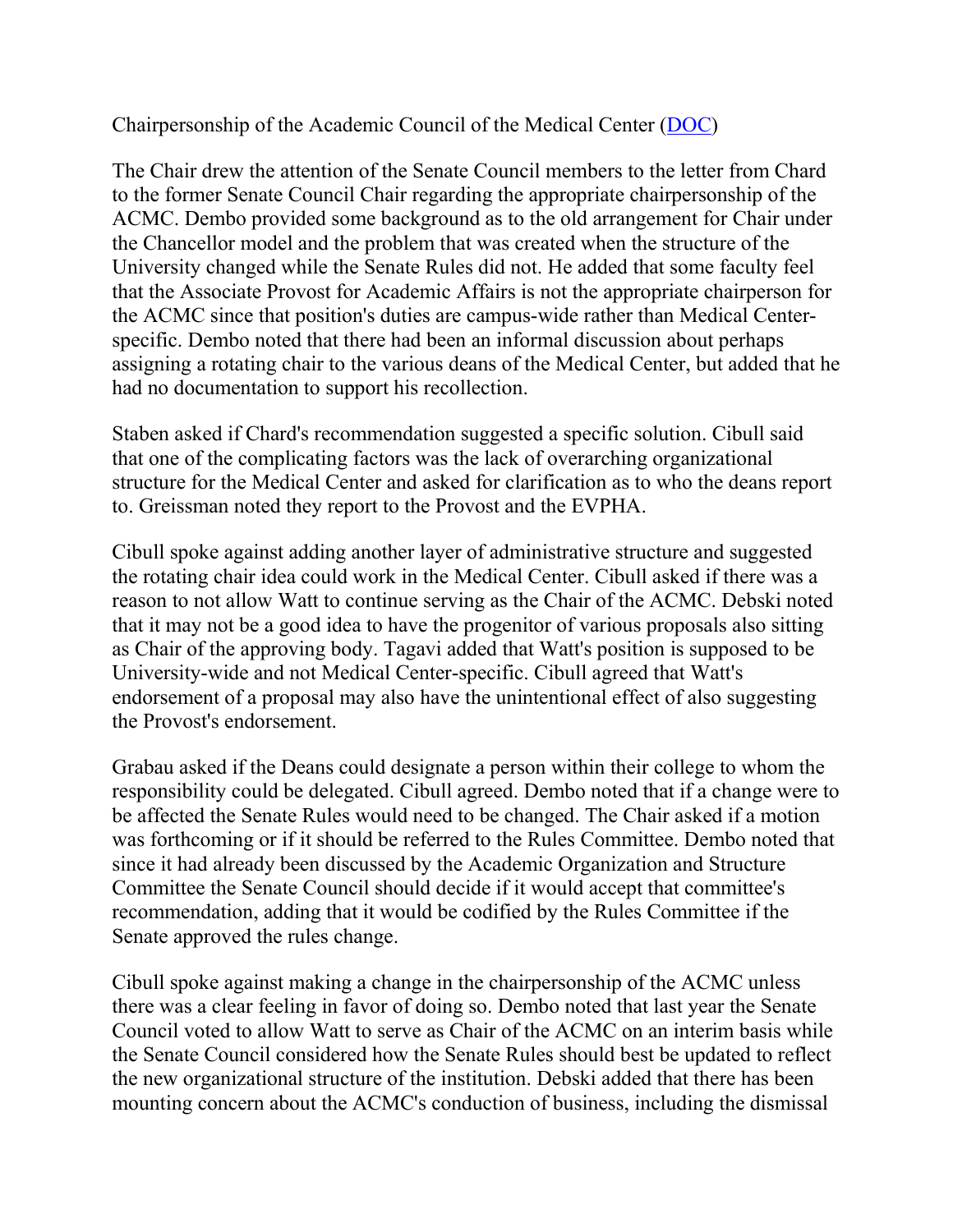of Cathy Owen from her post, the differences in the type of documentation that were accompanying proposals and the general nature of the discussion. Cibull agreed that the loss of Cathy Owen had changed the way the ACMC did business since she used to educate people on how to process various proposals.

Grabau asked if the Chair would rotate among all six Deans of the Medical Center. Tagavi suggested just using the wording "colleges of the Medical Center" to make sure none was excluded. Cibull suggested "constituent colleges of the Medical Center". Greissman suggested the colleges could go in alpha-order to determine which Dean would be Chair first.

Staben asked if the whole structure of having an ACMC was still appropriate or if those issues could be heard and decided by the Graduate Council. Debski recalled that that issue had been brought up before and then dropped. Cibull said the ACMC was specific to the types of proposals that affected only Medical Center curriculum and instruction and should continue to exist to hear the appropriate proposals. Debski replied that the issue has still not been decided. Cibull said that in order to cause the ACMC to disband Watt would have to propose a change in Senate Rules since that decision was not within Watt's purview.

Debski made a motion that the ACMC should be chaired on an alphabetical rotating basis by the different deans of the Medical Center, or their designees from within their college, every two years. Cibull seconded the motion.

Dembo asked if there was an advantage to a two-year term as opposed to a one-year term. Debski and Cibull suggested that one year was not a long enough period of time for each new Chair to learn his or her job. Dembo asked if the item should be brought to the Senate or if the Senate Council should approve it on behalf of the Senate. Cibull and Tagavi noted that there was no emergency to authorize the Senate Council members to act on behalf of the Senate.

The motion passed without dissent and will be sent forward to the Senate with a positive recommendation.

#### **Other Business**

The Chair reported that he was still waiting to hear from LCC President Kerley regarding a liaison from LCC's faculty to the Senate Council.

The Chair suggested deferring conversation regarding the proposed joint resolution until the following meeting and asked the Senate Council members to continue their discussion on the listserv.